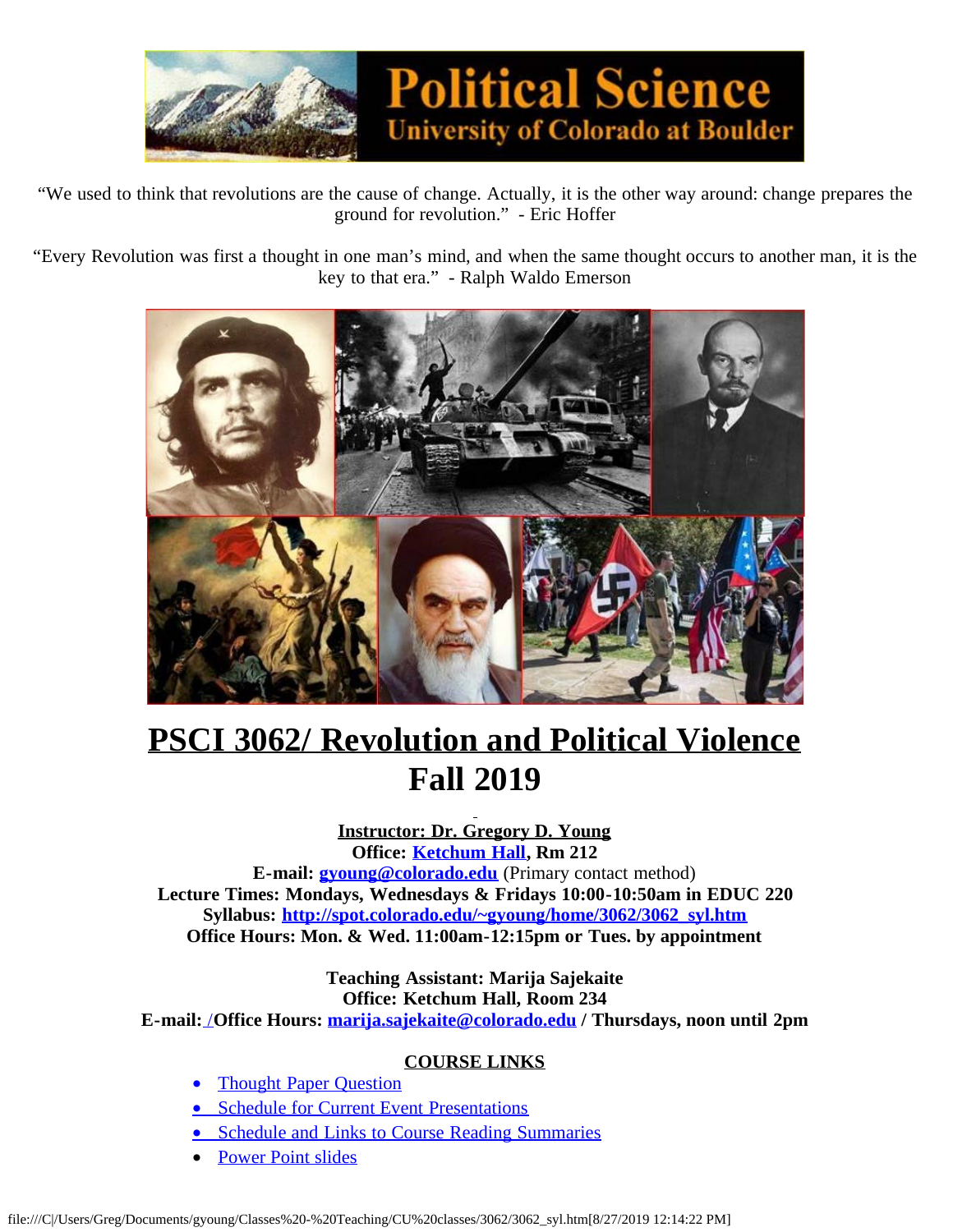- **[Link to Potential Midterm Questions](file:///C|/Users/Greg/Documents/gyoung/Classes%20-%20Teaching/CU%20classes/3062/3062midterms.htm)**
- [Midterm Grading Statistical Summary](file:///C|/Users/Greg/Documents/gyoung/Classes%20-%20Teaching/CU%20classes/3062/3062midscore.htm)
- [Midterm Feedback and Key](file:///C|/Users/Greg/Documents/gyoung/Classes%20-%20Teaching/CU%20classes/3062/midkeyF17.pptx)
- **[Library Revolution Research Link](http://libguides.colorado.edu/psci3062)**
- [Link to Final Exam Study Guide](file:///C|/Users/Greg/Documents/gyoung/Classes%20-%20Teaching/CU%20classes/3062/3062finterms.htm)

# **COURSE OBJECTIVES AND DESCRIPTION**

The study of revolutions has always been part of the discipline of Comparative Politics and not International Relations. With the advent of "global jihad" advocated by radical Islamic terrorists and uprisings occurring across the Arab world in the "Arab Spring", one could characterize revolution as now a world phenomenon. However revolution has spread before in history, whether it was 1848, 1968, or 2014, unrest in one country against a government, spread to neighboring regimes. Globalization though has made many national ideas, issues and problems even more global. This course will study the classical theories of revolution and examine them through several national revolutionary case studies. The theories will then be applied to the contemporary transnational cases. Do the classical theories apply or does a new set of theories need to be generated? This course will examine two basic questions – Why revolutions happen? And why to they have the outcomes that they do?

# **COURSE REQUIREMENTS**

## *REQUIRED READING*

There are no textbooks to purchase for this class. All course readings delineated in the course schedule are available at the following online site to which all students will subscribe: <http://www.aatw.me/subscribe>This site ("American and the World"), provides both distribution and reference for this course, but also the copyright payment for the articles you will read. Access to this website will be purchased for \$49.95. Access will be explained in detail in class and on the site. The readings for this course are interdisciplinary, including works from political science, history, economics and geography. All of the readings are required. Other readings will be linked to this syllabus.



James DeFronzo (2011), *Revolutions and Revolutionary Movements*, 4th Ed., Boulder, Colorado, Westview Press

# *READINGS AND CLASS PARTICIPATION*

It is essential that students attend every class and be on time. Regular attendance and active participation in any class discussion will enhance your understanding of the course material and almost certainly improve your performance on the midterm exam, the two papers and on your final exam, which are together worth 85% of the course grade. Attendance is also a large portion of your 7.5% participation grade. **More than six unexcused absences will result in a failing grade in the course**. Notifying your instructor by email prior to class will constitute an excused absence. Send email absence notifications to [gyoung@colorado.edu.](mailto:gyoung@colorado.edu) In this fall term, the required readings are significant and range from 100 to 125 pages per week, as set out in the course schedule. Students should come to class having already completed (and thought carefully about) the assigned reading for each class period.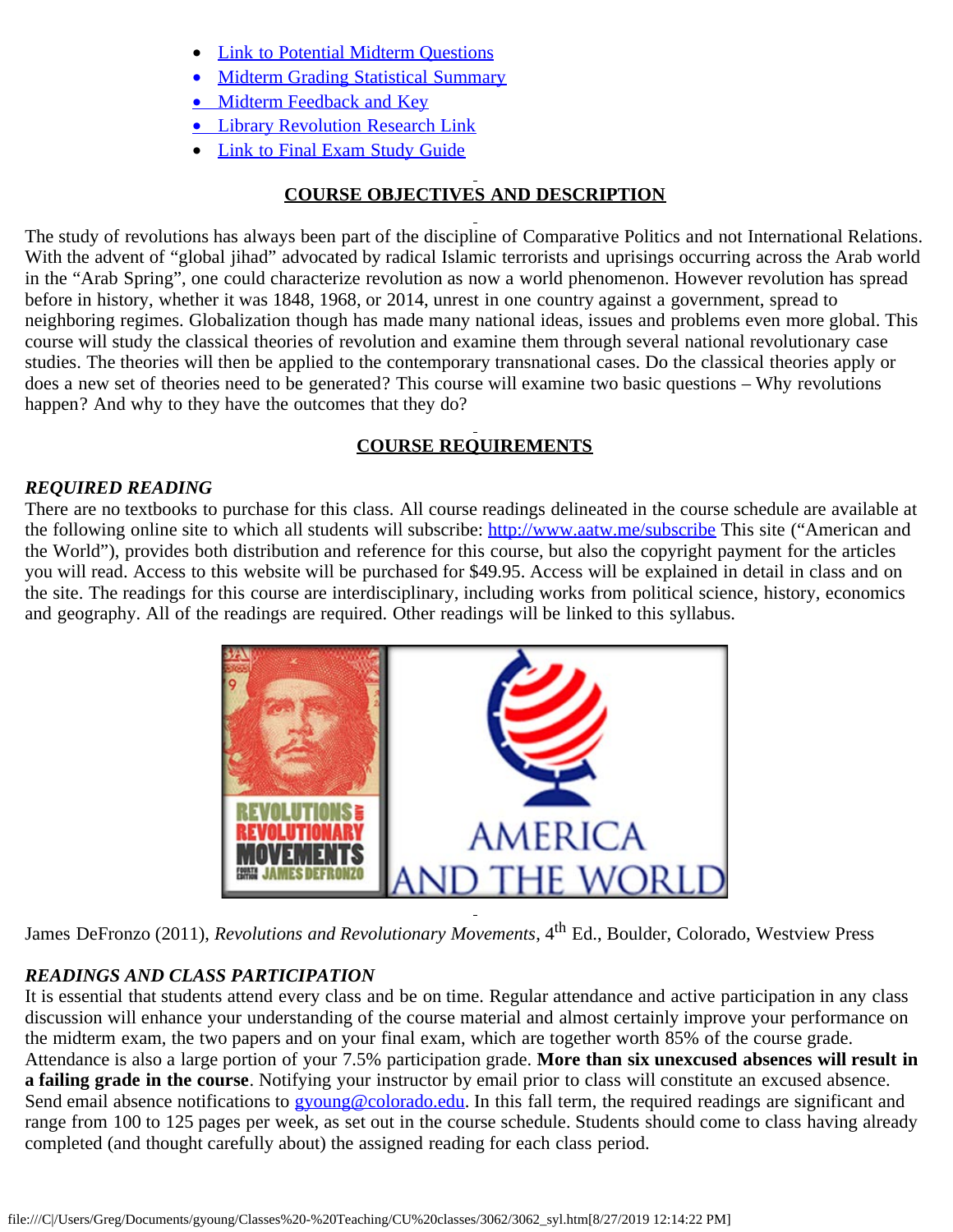# *MIDTERM EXAM AND FINAL EXAM*

The midterm exam will be held during normal class time on **Monday, October 21st.** The exam will consist of several terms and one essay question. Students will write the exam in a BlueBook provided to the instructor in advance of the exam. The final exam will be **Sunday, December 15th (from 7:30-10:00pm)**. The terms and potentially the essay question(s) for the final will be posted in the last week of class. The two exams are worth 50% of your final course grade.

# *WRITING ASSIGNMENT & RESEARCH PAPER*

**Thought Paper One**: At the end of lecture on Friday, September 20<sup>th</sup>, a thought question will be posed to the class and posted on the course web site. The question will relate to the topics in the previous week's lectures. Students will write a two-page, single-spaced (Approximately 900-1000 words) response to the question to turn in the following **Wednesday (September 25th)** in class. An electronic copy in Word should also be posted to the course assignment page on Canvas. **Please include a word count on the first page**. This paper should be properly documented and footnoted using the course readings. Papers will be graded 50% on content and 50% on grammar, punctuation and spelling. Late essays will be docked one grade per class day after the due date (e.g., A- to B-, C to D, etc.) up to  $50\%$ . unless you provide a doctor's note explaining why it was impossible for you to meet the deadline. This paper accounts for 10% of your final course grade. This shorter paper will allow you to get some feedback on your writing prior to undertaking the research paper.

**Research Paper:** Each student in the course will be required to complete a research essay that examines the theoretical origins of a particular revolution. This is a relatively short paper, so students must be concise. The paper will undertake an analysis of one historical revolution or civil war. The student will give a brief overview of the details of the revolt and then discuss the origin through the lens of at least two of the theories that we have examined in this class and discuss which best applies or which applies least and why. The ultimate question that each paper will answer is WHY the revolution occurred and why it did or did not succeed. Each student will choose a revolution from the following list to profile. Additional subjects may be added at the approval of the instructor. **This research paper is due on**

**Wednesday, December 4<sup>th</sup>,** either in class or in the instructorâ€<sup>M</sup>s mailbox in Ketchum 106 by 4:30pm. The essay should be between 2300 and 2700 words in length (approximately 9 to 11 pages). **Include a word count** on the first page. Papers should be in 10-12 pitch in either *Courier* or *Times Roman* font. Late essays will be docked one grade per class day after the due date (e.g., A- to B-, C to D, etc.) up to 50%, unless you provide a doctor's note explaining why it was impossible for you to meet the deadline. Computer malfunction is not an acceptable excuse for an essay being late. Re-read your essay for clarity, grammar, spelling and punctuation, since poor execution of these elements will also affect your grade. Append a bibliography of all sources and provide footnotes where appropriate. The essay will count 25% of your final grade. This paper will also be submitted in both paper and electronic formats (Again submitted to Canvas).

## [List of Revolutions from which to choose](file:///C|/Users/Greg/Documents/gyoung/Classes%20-%20Teaching/CU%20classes/3062/revolutions.htm)

## *READING SUMMARY*

For each section of the reading, an assigned student(s) will summarize the readings due in class that day. In a 2-3 page synopsis of each assigned set of articles or chapters, the designated student will give an overview of the key points of the reading. The summary can either be in outline form or complete paragraphs. The summary should include an answer to the "so what?" question, in other words, why should one read it when studying about war and peace. By midnight on the night before the due date, the student(s) will submit an electronic copy to their instructor. A paper copy will be turned in in class. The instructor will post the summary on the web for the review of your classmates. These summaries will be 7.5% of your final grade and are graded pass/fail (100/0). Late Reading Summaries will be docked 10% per class day up to 50%.

#### *CURRENT EVENTS*

Students should also follow contemporary world events by reading a reputable international news source, such as the *New York Times, Wall Street Journal or The Economist* on a regular basis. One to two students will present a current event orally in class each day. The presentation should be no more than five minutes in length. The source should be from a respected news source, be less than one week old and pertain in some way to global issue about political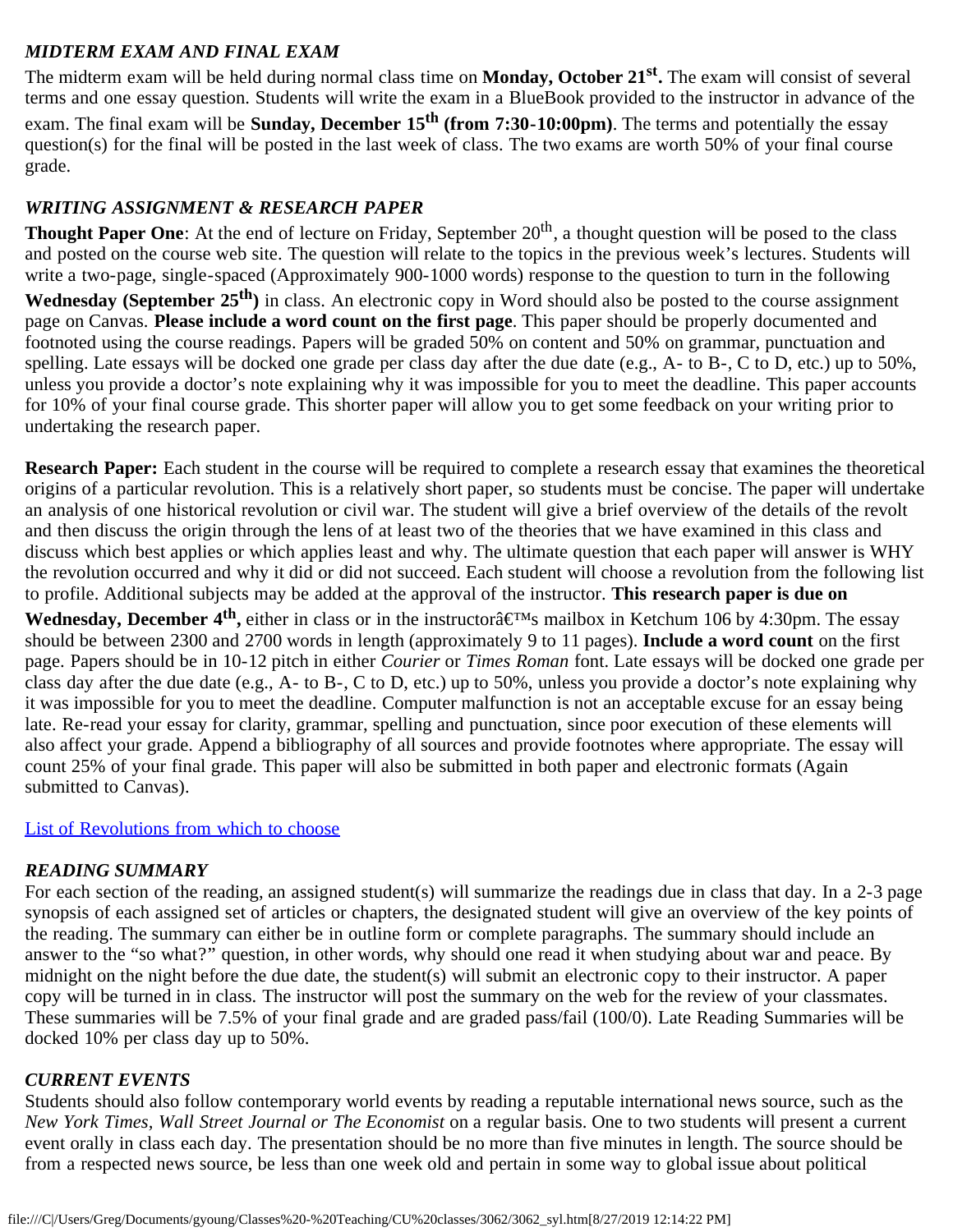violence being discussed that week in the class. Each student should try to relate the article to some element of what we will be discussing in class. News reports on the Internet are acceptable sources. The current event presentation will be part of your 7.5% participation grade. Students should email the article to their instructor the night before they are scheduled to present.

### *GRADING CRITERIA*

| 10%   |
|-------|
| 25%   |
| 25%   |
| 25%   |
| 7.5%  |
| 7.5%  |
| 100\% |
|       |

Final Course Grades will be curved unless a straight 90/80/70/60 etc. proves more beneficial to the students (higher overall grade average). If curved, the mean overall average will become the highest C+ grade, and two standard deviations below the mean will be necessary to fail the course. One standard deviation about the mean becomes the criteria for an A grade. The grading policy will be explained in detail on the first day of class.

| PSCI 3062 Revolution and Political Violence, Fall 19 Schedule |                                                                                             |                                                                                                                                                                                                                                                                                                                                     |
|---------------------------------------------------------------|---------------------------------------------------------------------------------------------|-------------------------------------------------------------------------------------------------------------------------------------------------------------------------------------------------------------------------------------------------------------------------------------------------------------------------------------|
| Day/Date                                                      | <b>Topic</b>                                                                                | <b>Assigned Reading</b>                                                                                                                                                                                                                                                                                                             |
| Mon 26 Aug                                                    | Course Introduction and<br>Administration                                                   | None                                                                                                                                                                                                                                                                                                                                |
| Wed 28 Aug                                                    | Why did CU Rebel?                                                                           | Darnton, John (1972), "Antiwar<br>$\bullet$<br>Protests Erupt across U.S.", New York<br>Times, May 10, 1972<br>Danish, Paul (2018), "Boulder Beat:<br>$\bullet$<br>Riot of 71", Coloradan, Spring 2018<br>Pettam, Sylvia (2009), "Anti-Vietnam<br>War Activists Proposed Strike at CU",<br>Boulder Daily Camera, August 14,<br>2009 |
| Fri 30 Aug                                                    | Theories of Revolution:<br>Karl Marx<br>Barrington Moore, Classical<br>Modernization Theory | Karl Marx, The Communist Manifesto,<br>$\bullet$<br>Ch. 1 pp. 57-79<br>Weiner, "Review of Barrington Moore's<br>"Social Origins of Dictatorship and<br>Democracy", History and Theory, May<br>1976                                                                                                                                  |
| Mon 2 Sep                                                     | <b>Labor Day Holiday</b>                                                                    | <b>No Class</b>                                                                                                                                                                                                                                                                                                                     |
| Wed 4 Sep                                                     | Theories of Revolution:<br><b>Chalmers Johnson</b><br><b>Crane Brinton</b>                  | Chalmers Johnson, Revolutionary<br>$\bullet$<br>Change, Ch. 10 "Theories of<br>Revolution" pp. 169-194<br>Crane Brinton The Anatomy of<br>$\bullet$<br>Revolution, excerpts.                                                                                                                                                        |
| Fri 6 Sep                                                     | Theories of Revolution:<br>Ted Gurr                                                         | Ted Gurr, Why Men Rebel, Ch 2 & 10,<br>$\bullet$<br>pp.22-58 & 317-359                                                                                                                                                                                                                                                              |
| Mon 9 Sep                                                     | Theories of Revolution<br><b>James DeFronzo</b>                                             | James DeFronzo, Ch. 1 pp.9-30<br>$\bullet$                                                                                                                                                                                                                                                                                          |
| Wed 11 Sep                                                    | Theories of Revolution<br><b>Charles Tilly</b>                                              | Charles Tilly, Europe in Revolutions:<br>$\bullet$<br>1492-1992, Ch. 1 & 2 pp. 1-51                                                                                                                                                                                                                                                 |
| Fri 13 Sep                                                    | Theories of Revolution:                                                                     | Theda Skocpol, States and Social<br>$\bullet$                                                                                                                                                                                                                                                                                       |

#### *COURSE SCHEDULE*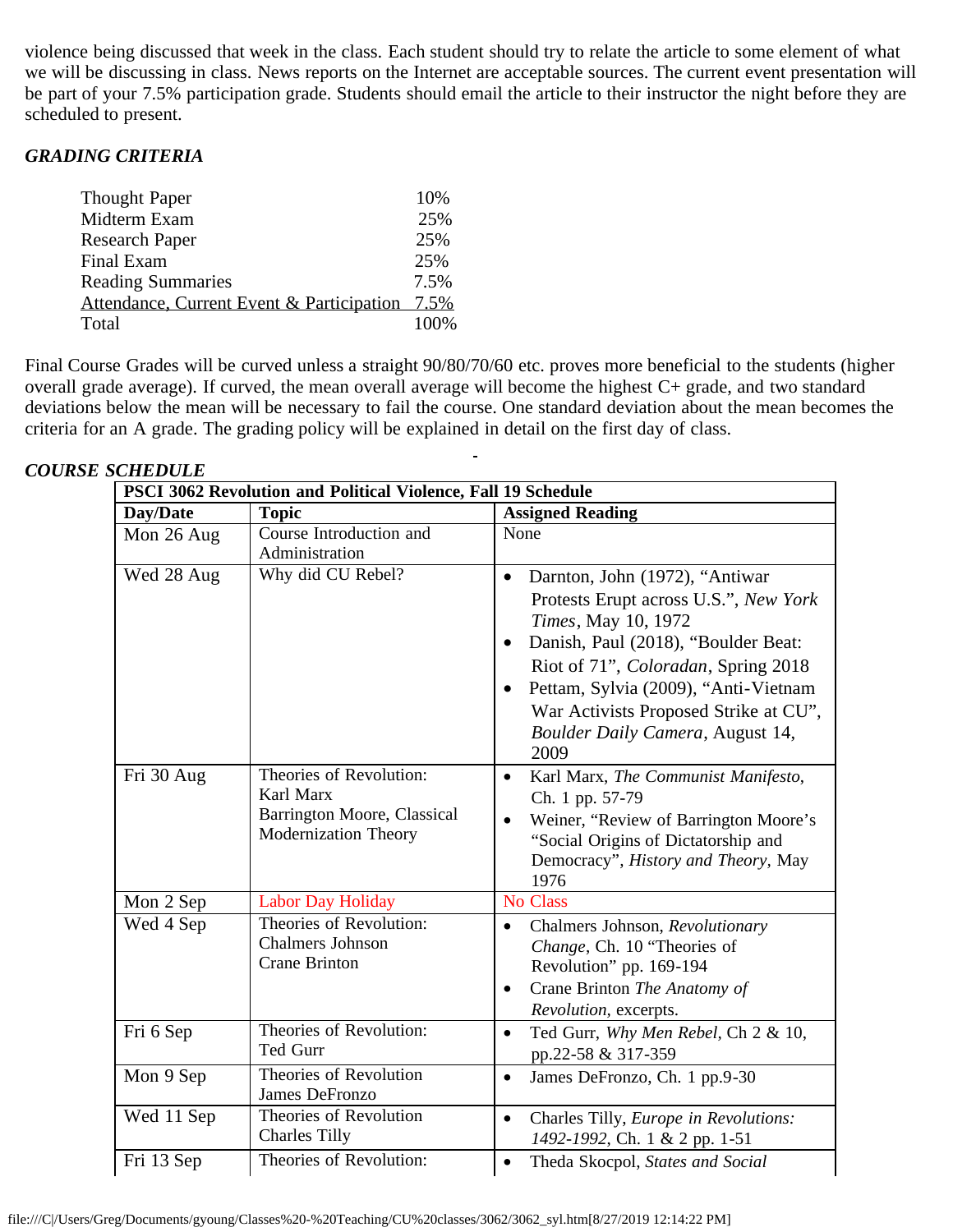|            | Theda Skocpol                                                       | Revolutions, Ch. 1 pp. 3-43                                                                                                                                 |
|------------|---------------------------------------------------------------------|-------------------------------------------------------------------------------------------------------------------------------------------------------------|
| Mon 16 Sep | <b>Library Research Day</b>                                         | None<br>$\bullet$                                                                                                                                           |
| Wed 18 Sep | The French Revolution                                               | James Collins - The Ancient Regime &<br>$\bullet$<br>the French Revolution                                                                                  |
| Fri 20 Sep | The French Revolution (Part II)<br><b>Thought Paper Assigned</b>    | Peter McPhee - The French Revolution<br>$\bullet$                                                                                                           |
| Mon 23 Sep | The Russian Revolution(s)<br>Movie: The Russian Revolution          | DeFronzo Ch.2 pp. 39-86<br>$\bullet$                                                                                                                        |
| Wed 25 Sep | The Russian Revolution(s)<br>(Part II)<br><b>Thought Paper Due</b>  | Trotsky The Art of Insurrection from The<br>$\bullet$<br>History of the Russian Revolution                                                                  |
| Fri 27 Sep | The NAZI Uprising<br>Movie: The Rise of Adolf Hitler                | Snell, The Nazi Revolution: Germany's<br>$\bullet$<br>Guilt or Germany's Fate                                                                               |
| Mon 30 Sep | The NAZI Uprising (Part II)                                         | None<br>$\bullet$                                                                                                                                           |
| Wed 2 Oct  | Counterinsurgency Theory &<br>Strategy                              | Bernard Fall, "Counterinsurgency: The<br>$\bullet$<br>French Experience"<br>٠                                                                               |
| Fri 4 Oct  | Counterinsurgency Theory &<br>Strategy (Part II)                    | John Nagl, "The Hard Lessons of<br>$\bullet$<br>Insurgency" from Learning to Eat Soup<br>with a Knife.                                                      |
| Mon 7 Oct  | The Malay Insurgency                                                | Shaw, "British Counterinsurgency<br>$\bullet$<br>Methods: Their use in Malaya and the<br>Possibility of their Successful Transfer to<br>Vietnam."           |
| Wed 9 Oct  | The Malay Insurgency (Part II)                                      | None<br>$\bullet$                                                                                                                                           |
| Fri 11 Oct | The Vietnamese Revolution                                           | Defronzo Ch. 4 pp. 149-196<br>$\bullet$                                                                                                                     |
| Mon 14 Oct | The Vietnamese Revolution<br>(part II)                              | Ed Palm "Tiger Papa Three"<br>$\bullet$                                                                                                                     |
| Wed 16 Oct | The Algerian Revolution                                             | Algeria: A country study. Foreign Area<br>$\bullet$<br><b>Studies, American University</b>                                                                  |
| Fri 18 Oct | Catch Up and Review for<br>Midterm                                  | None<br>$\bullet$                                                                                                                                           |
| Mon 21 Oct | <b>Midterm Examination</b>                                          | Review                                                                                                                                                      |
| Wed 23 Oct | The Cuban Revolution<br>Che Guevara and the Guerilla<br>Foco theory | Defronzo Ch. 5 pp. 203-241                                                                                                                                  |
| Fri 25 Oct | The Cuban Revolution (Part II)                                      | None<br>$\bullet$                                                                                                                                           |
| Mon 28 Oct | The Bolivian Uprising                                               | Farthing & Kohl - Bolivia's New Wave<br>$\bullet$<br>of Protest<br>Saavedra - Bolivia: The Rise of Evo<br>Morales<br>Shultz - Bolivia: The Water War Widens |
| Wed 30 Oct | The Bolivian Uprising (Part II)                                     | Webber - Left-Indigenous Struggles in<br>$\bullet$<br>Bolivia<br>Weinberg - In the Wake of "Black<br>٠<br>October"                                          |
| Fri 1 Nov  | Go Over Midterm Exam                                                | None<br>$\bullet$                                                                                                                                           |
| Mon 4 Nov  | The Velvet Revolution:<br>Czechoslovakia                            | Goodwin (1995), "Regimes and<br>$\bullet$<br>Revolutions in the $2^{nd}$ & $3^{rd}$ Worlds: A                                                               |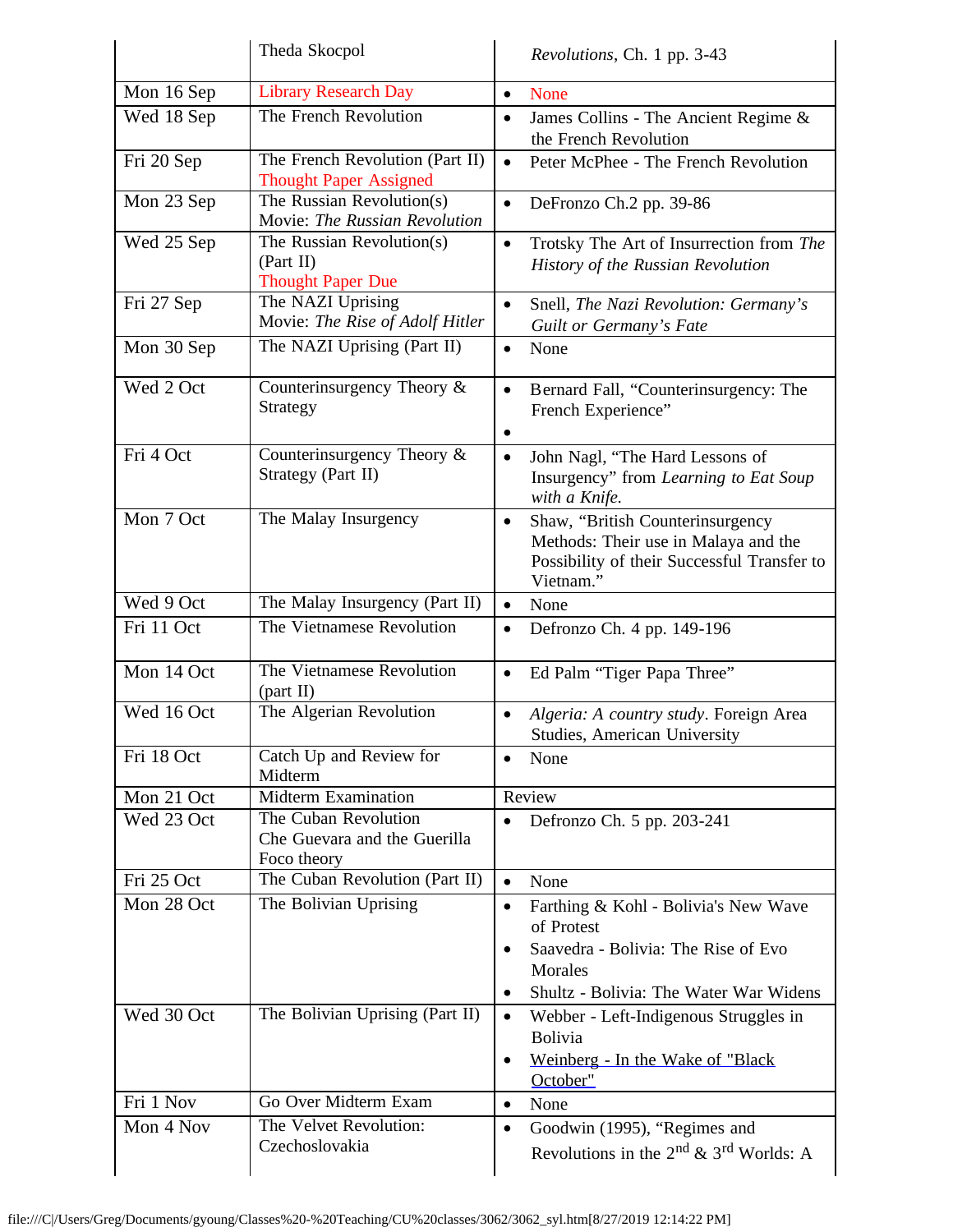|            |                                                                             | comparative Perspective", Social Science<br><b>History</b><br>Glenn (1999) "Competing Challenges<br>$\bullet$<br>and Contested Outcomes to State                                                                                                                                          |
|------------|-----------------------------------------------------------------------------|-------------------------------------------------------------------------------------------------------------------------------------------------------------------------------------------------------------------------------------------------------------------------------------------|
|            |                                                                             | Breakdown: The Velvet Revolution in<br>Czechoslovakia", Social Forces.                                                                                                                                                                                                                    |
| Wed 6 Nov  | The Iranian Revolution<br>Marija Sajekaite Lectures                         | Defronzo Ch. 7 pp. 291-340<br>$\bullet$                                                                                                                                                                                                                                                   |
| Fri 8 Nov  | The Iranian Revolution (Part II)                                            | None<br>$\bullet$                                                                                                                                                                                                                                                                         |
| Mon 11 Nov | The Iranian Green Revolt                                                    | Dagres, "Three years in, is Iran's Green<br>$\bullet$<br>Revolution Still Going?"<br>Rouzbeh, "Remembering the Green<br>$\bullet$                                                                                                                                                         |
|            |                                                                             | Revolution."                                                                                                                                                                                                                                                                              |
| Wed 13 Nov | Global Revolution: Islamic<br>Jihad<br>Terrorism in Revolution              | Defronzo Ch. 8, pp. 343-375<br>$\bullet$<br>Bergen & Reynolds "Blowback<br>$\bullet$<br>Revisited" Foreign Affairs,<br>November/December 2005                                                                                                                                             |
|            |                                                                             | Christian Caryl "Why They Do It", The<br>$\bullet$<br>New York Times Review of Books, Sept<br>22, 2005<br>Osama bin Laden, "Speech to the<br>$\bullet$                                                                                                                                    |
|            |                                                                             | American People"<br>Robert Kaplan et al, Osama's Dead, But<br>$\bullet$<br>How Much Does It Matter?" Foreign<br><i>Policy</i> , May 2, 2011                                                                                                                                               |
| Fri 15 Nov | Global Revolution: Islamic<br>Jihad<br>Terrorism in Revolution (Part<br>II) | Bergen & Reynolds "Blowback<br>$\bullet$<br>Revisited" Foreign Affairs,<br>November/December 2005<br>Christian Caryl "Why They Do It", The<br>$\bullet$<br>New York Times Review of Books, Sept<br>22, 2005<br>Osama bin Laden, "Speech to the<br>American People"                        |
|            |                                                                             | Robert Kaplan et al, Osama's Dead, But<br>How Much Does It Matter?" Foreign<br>Policy, May 2, 2011                                                                                                                                                                                        |
| Mon 18 Nov | <b>Global Revolution: Arab</b><br>Spring: (Part I)                          | The Telegraph, "Arab Spring: TimeLine<br>$\bullet$<br>of the African and Middle East<br>rebellions", October 21, 2011<br>Lisa Anderson, "Demystifying the Arab<br>$\bullet$                                                                                                               |
|            |                                                                             | Spring", <i>Foreign Affairs</i> , May/June 2011<br><i>The Economist</i> , "Everywhere on the rise,<br>$\bullet$<br>the success of Egypt's Islamists marks a<br>trend throughout the region." December<br>10, 2010<br>Schrader & Redissi, "Ben Ali's Fall".<br>$\bullet$                   |
| Wed 20 Nov | Global Revolution: Arab Spring<br>(Part II)<br>Syrian Civil War             | Journal of Democracy, July 2011<br>Foreign Policy - The Syrian Stalemate<br>$\bullet$<br>Washington Post - A War Chest for<br>$\bullet$<br>Syria's Rebels<br>Washington Post - How Obama Bungled<br>$\bullet$<br>the Syrian Revolution<br><i>The Economist</i> , "Gaining ground: Syria's |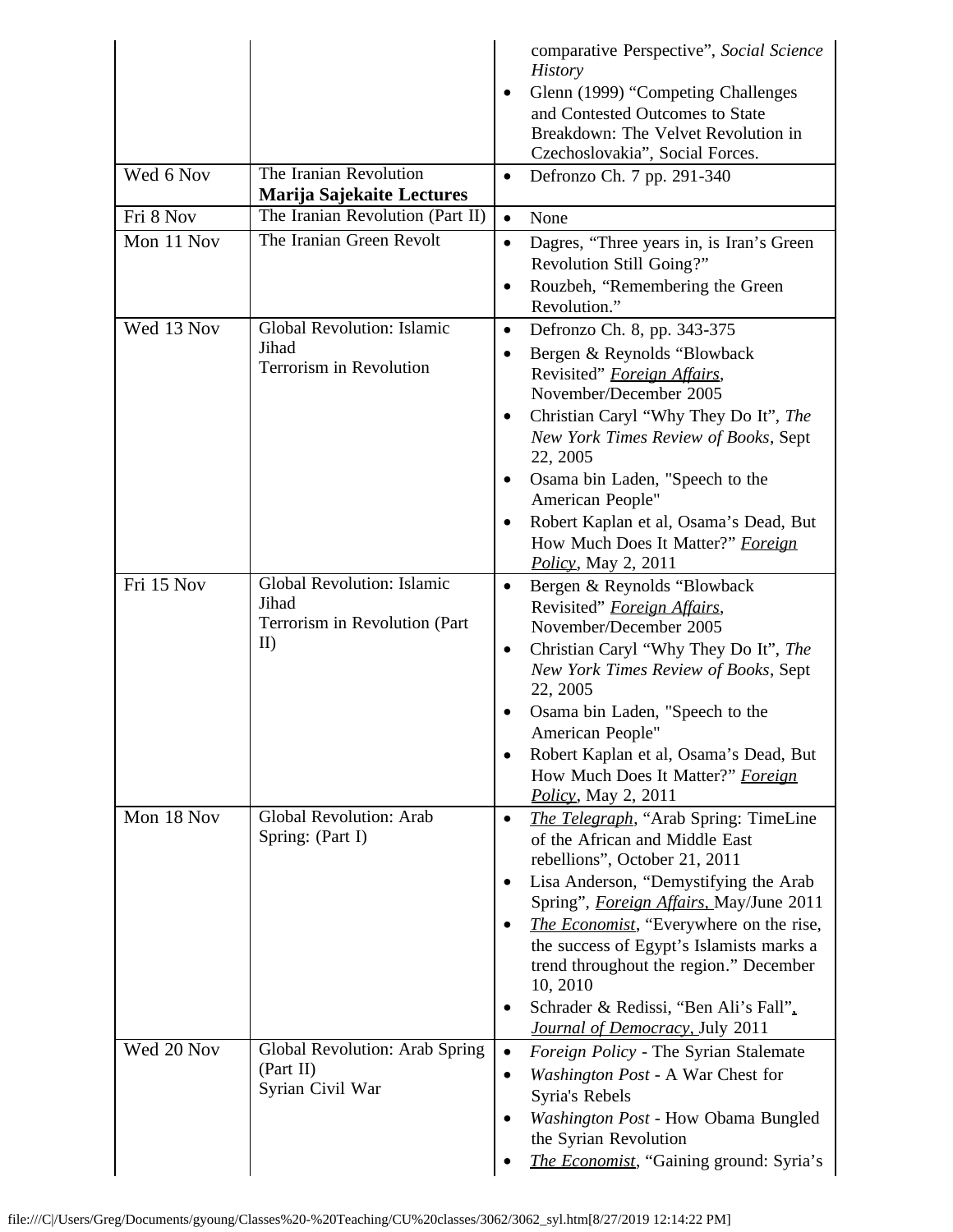|            |                                                                                                                             | opposition, though fractious, is making<br>headway against the regime." December<br>17, 2011<br>The New York Times "Sudden<br>Improvements in Egypt Suggest a<br>Campaign to Undermine Morsi"<br>The Economist "The Arab Spring: Has It<br>$\bullet$<br>Failed?"                                                                                                                                                                                                           |
|------------|-----------------------------------------------------------------------------------------------------------------------------|----------------------------------------------------------------------------------------------------------------------------------------------------------------------------------------------------------------------------------------------------------------------------------------------------------------------------------------------------------------------------------------------------------------------------------------------------------------------------|
| Fri 22 Nov | <b>Ukraine Revolution</b>                                                                                                   | Foreign Affairs - Drop Your Weapons<br>$\bullet$<br>Foreign Affairs - Russia's Latest Land<br>Grab<br>Foreign Affairs - Why the Ukraine Crisis<br>Is the West's Fault<br>Foreign Affairs - Ukraine's Orange                                                                                                                                                                                                                                                                |
| Mon 25 Nov | <b>Fall Break</b>                                                                                                           | Revolution<br>No Class<br>$\bullet$                                                                                                                                                                                                                                                                                                                                                                                                                                        |
| Wed 27 Nov | <b>Fall Break</b>                                                                                                           | No Class<br>$\bullet$                                                                                                                                                                                                                                                                                                                                                                                                                                                      |
| Fri 29 Nov | <b>Fall Break</b>                                                                                                           | <b>No Class</b><br>$\bullet$                                                                                                                                                                                                                                                                                                                                                                                                                                               |
| Mon 2 Dec  | Ukraine Revolution (Part II)                                                                                                | Foreign Affairs - The Trouble with<br>$\bullet$<br>Arming Ukraine<br>Foreign Affairs - How Ukraine Reined<br>$\bullet$<br>in Its Militias<br>Foreign Affairs - Ukraine's Stalled<br>Revolution                                                                                                                                                                                                                                                                             |
| Wed 4 Dec  | Erdogan and the "Turkish<br>Spring"<br><b>Research Paper Due</b>                                                            | The New York Times - The Green Roots<br>$\bullet$<br>of Turkey's Urban Unrest<br><b>Associated Press - Former Military Chief</b><br>$\bullet$<br>Gets Life Sentence in Turkey<br>The Huffington Post - Turkey Protests<br>$\bullet$<br><b>International Herald Tribune - The</b><br><b>Children of Taksim</b>                                                                                                                                                              |
| Fri 6 Dec  | Global Revolution/American<br><b>Revolution: Occupy Movement</b><br>and The Alt-right, Neo Nazi &<br>the white supremacists | David Graeber, "Occupy Wall Street's<br>Anarchist Roots." Al Jazeera, July 13,<br>2011<br>Roger Lowenstein, "Occupy Wall Street:<br>$\bullet$<br>It's not a Hippie Thing." Bloomberg<br>Business week, October 27, 2011<br>Mike King, "The Vacancies of<br>Capitalism." Counterpunch, November<br>30, 2011<br>Maggie Astor, "Occupy Wall Street<br>Protests: A Fordham University<br>Professor Analyzes the Movement."<br>International Business Times, October 4,<br>2011 |
| Mon 9 Dec  | American Revolution (Part II)                                                                                               | Khazan, "The Dark Minds of the Alt-<br>$\bullet$<br>Right", The Atlantic, 17 Aug 2017<br>Carroll, "Alt-Right Groups will Revolt if<br>$\bullet$<br>Trump shuns White Supremacy", The<br>Guardian, 27 Dec 2017<br>Singal, "Undercover with the Alt-Right",<br>New York Magazine, 19 Sep 2017                                                                                                                                                                                |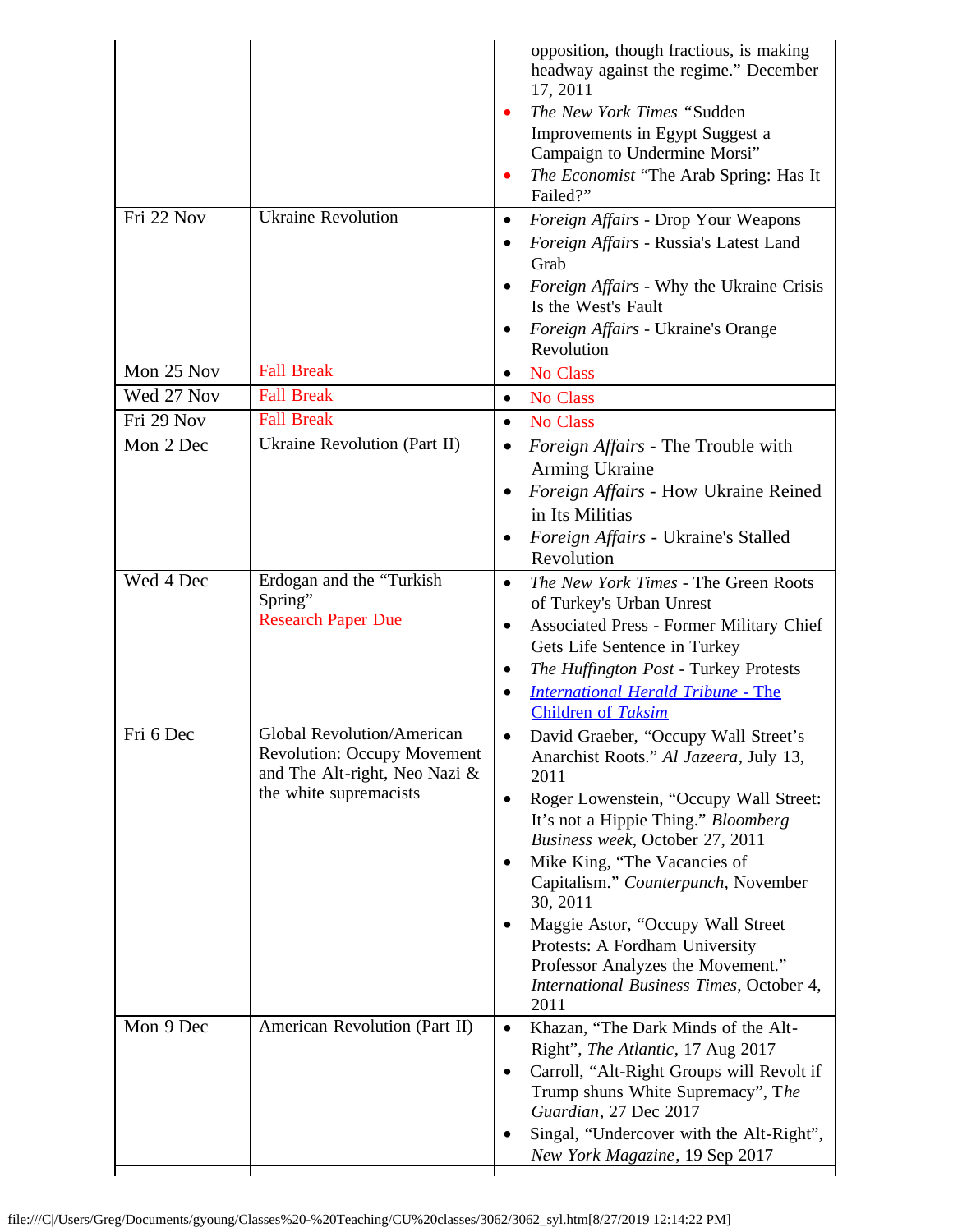| Wed 11 Dec | Make up Day and Review                | None                        |
|------------|---------------------------------------|-----------------------------|
| Fri 13 Dec | <b>Reading Day - No Class</b>         | None                        |
| Sun 15 Dec | Final Examination 7:30-<br>$10:00$ pm | Study, Study, Study & Study |

## *ADMINISTRATIVE INFORMATION:*

### **CELLULAR TELEPHONE/LAPTOP COMPUTER POLICY**

Needless to say, all cellular phones must be turned off and put away at the beginning of each class meeting. Classes failing to comply will be issued a stern warning on the first occasion of a phone ringing during class time. The entire class will have a pop quiz over the previous reading assignments/lectures on the second and subsequent occurrences. Phones will not be out on desks or used during any quiz or examination.

Laptop computers have been allowed in my classes for the 20 years that I have been teaching at CU, beginning this year however, they will not be allowed to be out or open in class. I still believe that they can assist learning in the classroom, but significant new research shows that taking notes by hand increases learning. Also, a new study shows that laptops open and displaying non-class materiel are distracting not only to the user, but the students in view of the laptop and inhibit learning. Students can apply for exceptions for reason of disability or a proven track record of in class note-taking on the computer. Here is a link to an article about laptop impact on education:  $\frac{\hat{a} \cdot \hat{c} \cdot c}{\hat{a} \cdot c}$  Laptops Are Great. But Not During a [Lecture or a Meetingâ€,](file:///C|/Users/Greg/Documents/gyoung/Classes%20-%20Teaching/CU%20classes/3062/dynarskioped.htm) *[New York Times](file:///C|/Users/Greg/Documents/gyoung/Classes%20-%20Teaching/CU%20classes/3062/dynarskioped.htm)* [Op Ed](file:///C|/Users/Greg/Documents/gyoung/Classes%20-%20Teaching/CU%20classes/3062/dynarskioped.htm)**[,](file:///C|/Users/Greg/Documents/gyoung/Classes%20-%20Teaching/CU%20classes/3062/dynarskioped.htm)** [By SUSAN DYNARSKI NOV. 22, 2017](file:///C|/Users/Greg/Documents/gyoung/Classes%20-%20Teaching/CU%20classes/3062/dynarskioped.htm)

#### **STUDENTS WITH DISABILITIES**

If you qualify for accommodations because of a disability, please submit to your professor a letter from Disability Services in a timely manner so that your needs be addressed. Disability Services determines accommodations based on documented disabilities. Contact: 303-492-8671, C4C N200, and [www.Colorado.EDU/disabilityservices](http://www.colorado.edu/disabilityservices) Disability Services' letters for students with disabilities indicate legally mandated reasonable accommodations. The syllabus statements and answers to Frequently Asked Questions can be found at the same website. If you have a temporary medical condition or injury, see guidelines at [http://www.colorado.edu/disabilityservices/go.cgi?](http://www.colorado.edu/disabilityservices/go.cgi?select=temporary.html) [select=temporary.html](http://www.colorado.edu/disabilityservices/go.cgi?select=temporary.html)

#### **CHEATING AND PLAGIARISM**

Cheating (using unauthorized materials or giving unauthorized assistance during an examination or other academic exercise) and plagiarism (using another's ideas or words without acknowledgment) are serious offenses in a university, and may result in a failing grade for a particular assignment, a failing grade for the course, and/or suspension for various lengths of time or permanent expulsion from the university. All students of the University of Colorado at Boulder are responsible for knowing and adhering to the academic integrity policy of this institution. Violations of this policy may include: cheating, plagiarism, aid of academic dishonesty, fabrication, lying, bribery, and threatening behavior. All incidents of academic misconduct shall be reported to the Honor Code Council (honor@colorado.edu; 303-725-2273). Students who are found to be in violation of the academic integrity policy will be subject to both academic sanctions from the faculty member and non-academic sanctions (including but not limited to university probation, suspension, or expulsion). Other information on the Honor Code can be found at [http://www.colorado.edu/policies/honor.html](https://culink.colorado.edu/wm/mail/fetch.html?urlid=g0a9ec54cc73e3531669be70a951dc2efdj9p5nljhl&url=http%3A%2F%2Fwww.colorado.edu%2Fpolicies%2Fhonor.html) and at [http://www.colorado.edu/academics/honorcode/](https://culink.colorado.edu/wm/mail/fetch.html?urlid=g0a9ec54cc73e3531669be70a951dc2efdj9p5nljhl&url=http%3A%2F%2Fwww.colorado.edu%2Facademics%2Fhonorcode%2F)

The development of the Internet has provided students with historically unparalleled opportunities for conducting research swiftly and comprehensively. The availability of these materials does not, however, release the student from appropriately citing sources where appropriate; or applying standard rules associated with avoiding plagiarism. Specifically, the instructor will be expecting to review papers written by students drawing ideas and information from various sources (cited appropriately), presented generally in the student  $\hat{\mathbf{z}} \in \mathbb{R}^M$ s words after careful analysis, synthesis, and evaluation. An assembly of huge blocks of other individuals' existing material, even when cited, does not constitute an appropriate representation of this expectation. Uncited, plagiarized material shall be treated as academically dishonest, and the paper will be assigned an  $\hat{a} \in F \hat{a} \in \mathbb{R}^M$  as a result.  $\hat{A}$  Papers submitted by any student, written in part or in whole by someone other than that student, shall be considered to constitute fraud under the University Honor Code, and result in the assignment of an 'F' for the entire course. If the student is confused as to what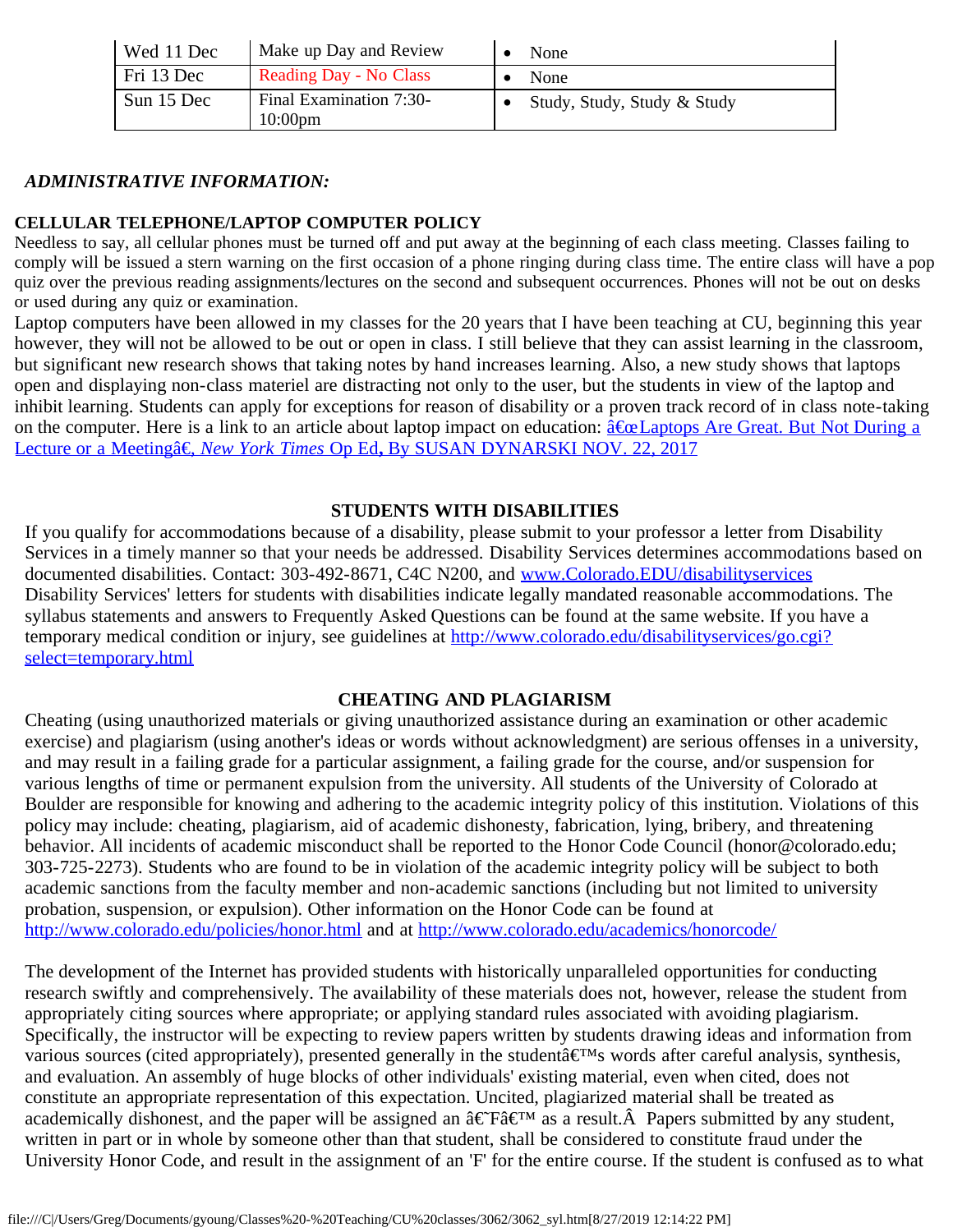constitutes plagiarism, he/she should review the CU Honor Code on this topic. If you have any questions regarding proper documentation in your writing, please discuss it with your instructor.

#### **RELIGIOUS OBSERVANCES**

Campus policy regarding religious observances requires that faculty make every effort to deal reasonably and fairly with all students who, because of religious obligations, have conflicts with scheduled exams, assignments or required attendance. In this class, any notification of absence by email constitutes and excused absence. See full details at: [http://www.colorado.edu/policies/fac\\_relig.html](https://culink.colorado.edu/wm/mail/fetch.html?urlid=g0a9ec54cc73e3531669be70a951dc2efdj9p5nljhl&url=http%3A%2F%2Fwww.colorado.edu%2Fpolicies%2Ffac_relig.html)

A comprehensive calendar of the religious holidays most commonly observed by CU-Boulder students is at [http://www.interfaithcalendar.org/](https://culink.colorado.edu/wm/mail/fetch.html?urlid=g0a9ec54cc73e3531669be70a951dc2efdj9p5nljhl&url=http%3A%2F%2Fwww.interfaithcalendar.org%2F)

## **SEXUAL HARASSMENT**

The University of Colorado Policy on Sexual Harassment applies to all students, staff and faculty. Sexual harassment is unwelcome sexual attention. It can involve intimidation, threats, coercion, or promises or create an environment that is hostile or offensive. Harassment may occur between members of the same or opposite gender and between any combinations of members in the campus community: students, faculty, staff, and administrators. Harassment can occur anywhere on campus, including the classroom, the workplace, or a residence hall. Any student, staff or faculty member who believes s/he has been sexually harassed should contact the Office of Sexual Harassment (OSH) at 303-492-2127 or the Office of Judicial Affairs at 303-492-5550. Information about the OSH and the campus resources available to assist individuals who believe they have been sexually harassed can be obtained at <http://www.colorado.edu/odh/>

# **BASIC COURTESY TO YOUR CLASSMATE AND YOUR INSTRUCTORS**

Students and faculty each have responsibility for maintaining an appropriate learning environment. Those who fail to adhere to such behavioral standards may be subject to discipline. Professional courtesy and sensitivity are especially important with respect to individuals and topics dealing with differences of race, color, culture, religion, creed, politics, veteran's status, sexual orientation, gender, gender identity and gender expression, age, disability, and nationalities. See policies at [http://www.colorado.edu/policies/classbehavior.html](https://exchangeweb.colorado.edu/OWA/redir.aspx?C=572f6b536c59490f9e149b4a4deade0e&URL=http%3a%2f%2fwww.colorado.edu%2fpolicies%2fclassbehavior.html) and at [http://www.colorado.edu/studentaffairs/judicialaffairs/code.html#student\\_code](https://exchangeweb.colorado.edu/OWA/redir.aspx?C=572f6b536c59490f9e149b4a4deade0e&URL=http%3a%2f%2fwww.colorado.edu%2fstudentaffairs%2fjudicialaffairs%2fcode.html%23student_code)

Please arrive on time and do not leave early. $\hat{A}$  If you absolutely must leave early, please let me know at the beginning of class and sit near a door so you do not cause too much disruption. Similarly, if arriving late, please take a seat as quickly and quietly as possible. **Take care of all your business before class begins; do not leave and return during class as this creates a disturbance to others.**

**Taking this course signifies acceptance of the terms and conditions stated in this syllabus**.